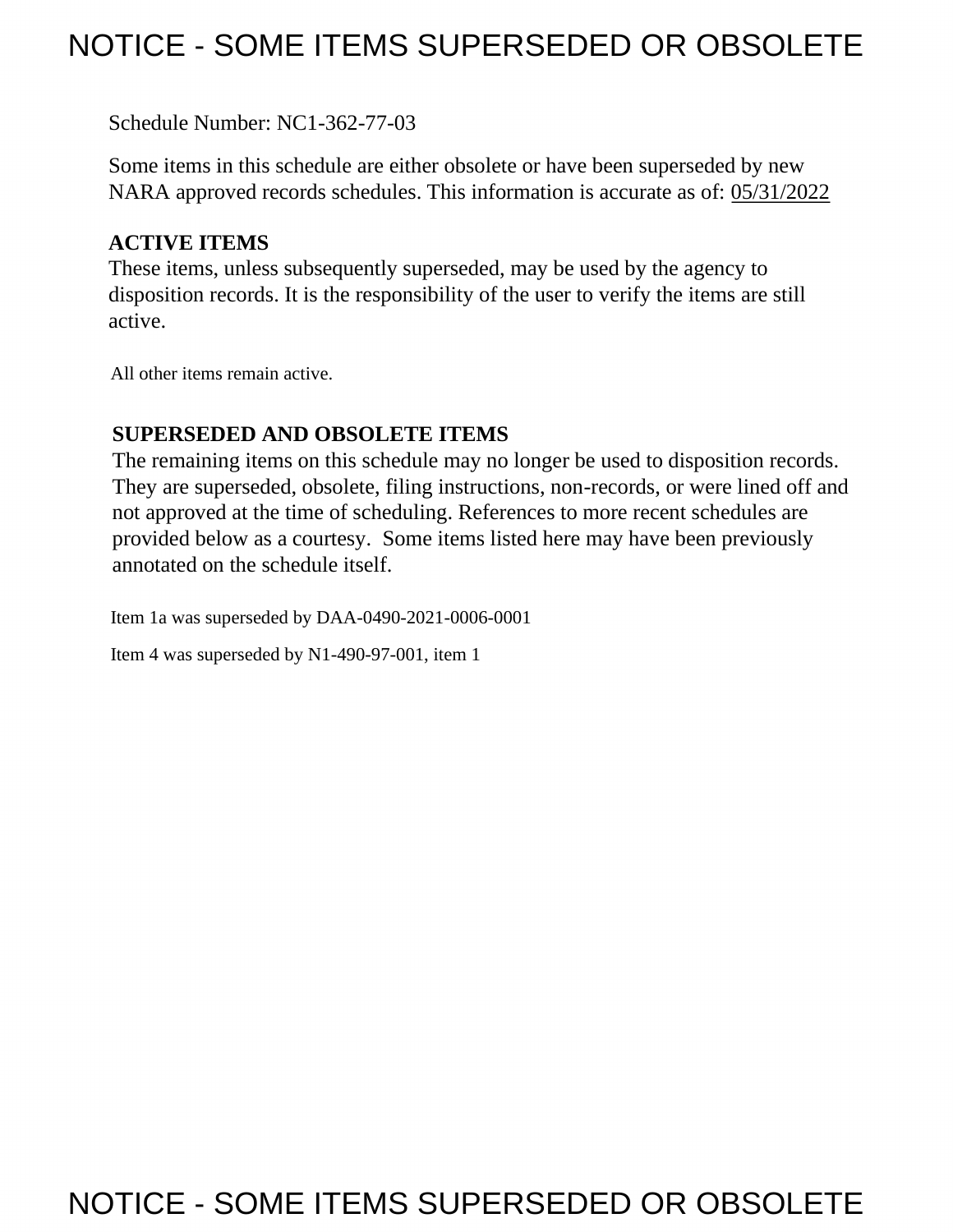| Standard Form No. 115<br>Revised November 1951<br>Prescribed by General Services<br>Ad jinistration<br>GSA Reg. 3-IV-106<br>115-103 |                                                                                                                                                                                                                                                                                                                                                  | REQUEST FOR AUTHORITY<br>TO DISPOSE OF RECORDS                                                                                                                                                                        |          |                                                                                       | LEAVE BLANK                       |         |                                                |
|-------------------------------------------------------------------------------------------------------------------------------------|--------------------------------------------------------------------------------------------------------------------------------------------------------------------------------------------------------------------------------------------------------------------------------------------------------------------------------------------------|-----------------------------------------------------------------------------------------------------------------------------------------------------------------------------------------------------------------------|----------|---------------------------------------------------------------------------------------|-----------------------------------|---------|------------------------------------------------|
|                                                                                                                                     |                                                                                                                                                                                                                                                                                                                                                  |                                                                                                                                                                                                                       |          | DATE RECEIVED<br>25 MAY                                                               | 1977                              | JOB NO. |                                                |
|                                                                                                                                     |                                                                                                                                                                                                                                                                                                                                                  | (See Instructions on Reverse)                                                                                                                                                                                         |          | DATE APPROVED                                                                         | N C                               |         | $362 - 77$                                     |
|                                                                                                                                     |                                                                                                                                                                                                                                                                                                                                                  | TO: GENERAL SERVICES ADMINISTRATION,<br>NATIONAL ARCHIVES AND RECORDS SERVICE, WASHINGTON, D.C. 20408                                                                                                                 |          |                                                                                       |                                   |         |                                                |
| 1. FROM (AGENCY OR ESTABLISHMENT)                                                                                                   |                                                                                                                                                                                                                                                                                                                                                  |                                                                                                                                                                                                                       |          | NOTIFICATION TO AGENCY                                                                |                                   |         |                                                |
| ACTION<br>2. MAJOR SUBDIVISION                                                                                                      |                                                                                                                                                                                                                                                                                                                                                  |                                                                                                                                                                                                                       |          | 3503a the disposal request, including amend-                                          |                                   |         | In accordance with the provisions of 44 U.S.C. |
|                                                                                                                                     | Administration & Finance                                                                                                                                                                                                                                                                                                                         |                                                                                                                                                                                                                       |          | ments, is approved except for items that may<br>be stamped "disposal not approved" or |                                   |         |                                                |
| 3. MINOR SUBDIVISION                                                                                                                |                                                                                                                                                                                                                                                                                                                                                  | Administrative Services Division                                                                                                                                                                                      |          | "withdrawn" in column 10.                                                             |                                   |         |                                                |
|                                                                                                                                     | 4. NAME OF PERSON WITH WHOM TO CONFER-                                                                                                                                                                                                                                                                                                           |                                                                                                                                                                                                                       |          |                                                                                       |                                   |         |                                                |
|                                                                                                                                     |                                                                                                                                                                                                                                                                                                                                                  | Joe Manno or Marilyn Taylor                                                                                                                                                                                           | 254-8103 |                                                                                       |                                   |         |                                                |
|                                                                                                                                     | <b>6. CERTIFICATE OF AGENCY REPRESENTATIVE:</b>                                                                                                                                                                                                                                                                                                  | I hereby certify that I am authorized to act for the head of this agency in matters pertaining to the disposal of records, and that the records described in this list or                                             |          |                                                                                       |                                   |         |                                                |
| further retention.                                                                                                                  | The records have<br>ceased to have suffi-<br>cient value to warrant<br>x                                                                                                                                                                                                                                                                         | The records will cease to have sufficient value<br>в<br>to warrant further retention on the expiration<br>of the period of time indicated or on the occur<br>rence of the event specified.<br>John F. Nolan, Directon |          | 7. Violen                                                                             | ve Services Division              |         |                                                |
|                                                                                                                                     |                                                                                                                                                                                                                                                                                                                                                  | (Signature of Agency Ecpresentative)                                                                                                                                                                                  |          |                                                                                       |                                   | (Title) |                                                |
| 7.<br><b>ITEM NO.</b>                                                                                                               |                                                                                                                                                                                                                                                                                                                                                  | 8. DESCRIPTION OF ITEM<br>(WITH INCLUSIVE DATES OR RETENTION PERIODS)                                                                                                                                                 |          |                                                                                       | 9.<br><b>SAMPLE OR</b><br>JOB NO. |         | 10.<br><b>ACTION TAKEN</b>                     |
| ı.                                                                                                                                  |                                                                                                                                                                                                                                                                                                                                                  | Applicant Medical Case File                                                                                                                                                                                           |          |                                                                                       | $NC174 - 180$<br>Item 104         |         |                                                |
|                                                                                                                                     | Case files are arranged alphabetically by<br>applicant's name. Documentation contains corres-<br>pondence, application, forms and other records<br>regarding medical information including a<br>physical examination and eyeglass prescription.                                                                                                  |                                                                                                                                                                                                                       |          |                                                                                       |                                   |         |                                                |
|                                                                                                                                     | a.<br>l year.                                                                                                                                                                                                                                                                                                                                    | Destroy rejected applicants files after                                                                                                                                                                               |          |                                                                                       |                                   |         |                                                |
|                                                                                                                                     | b.                                                                                                                                                                                                                                                                                                                                               | Destroy records of trainees who do not<br>become volunteers after two years.                                                                                                                                          |          |                                                                                       |                                   |         |                                                |
|                                                                                                                                     | record.                                                                                                                                                                                                                                                                                                                                          | c. Acceptable applicants files will become a<br>part of the volunteers official medical                                                                                                                               |          |                                                                                       |                                   |         |                                                |
| 2.                                                                                                                                  | Domestic Volunteer Applicant Psychiatric<br>Report System                                                                                                                                                                                                                                                                                        |                                                                                                                                                                                                                       |          |                                                                                       |                                   |         |                                                |
|                                                                                                                                     | The records in this system consist of histories<br>of psychiatric or psychological treatment of<br>any person who has applied as a volunteer in an<br>ACTION domestic program, who reports, or is<br>reported by a physician or counselor, to have a<br>history of psychiatric treatment. They are<br>arranged alphabetically by applicant name. |                                                                                                                                                                                                                       |          |                                                                                       |                                   |         |                                                |
|                                                                                                                                     |                                                                                                                                                                                                                                                                                                                                                  | funt to agency $N/CW NNF - 9/20/27$                                                                                                                                                                                   |          |                                                                                       |                                   |         |                                                |

Four copies, including original, to be submitted to the National Archives and Records Service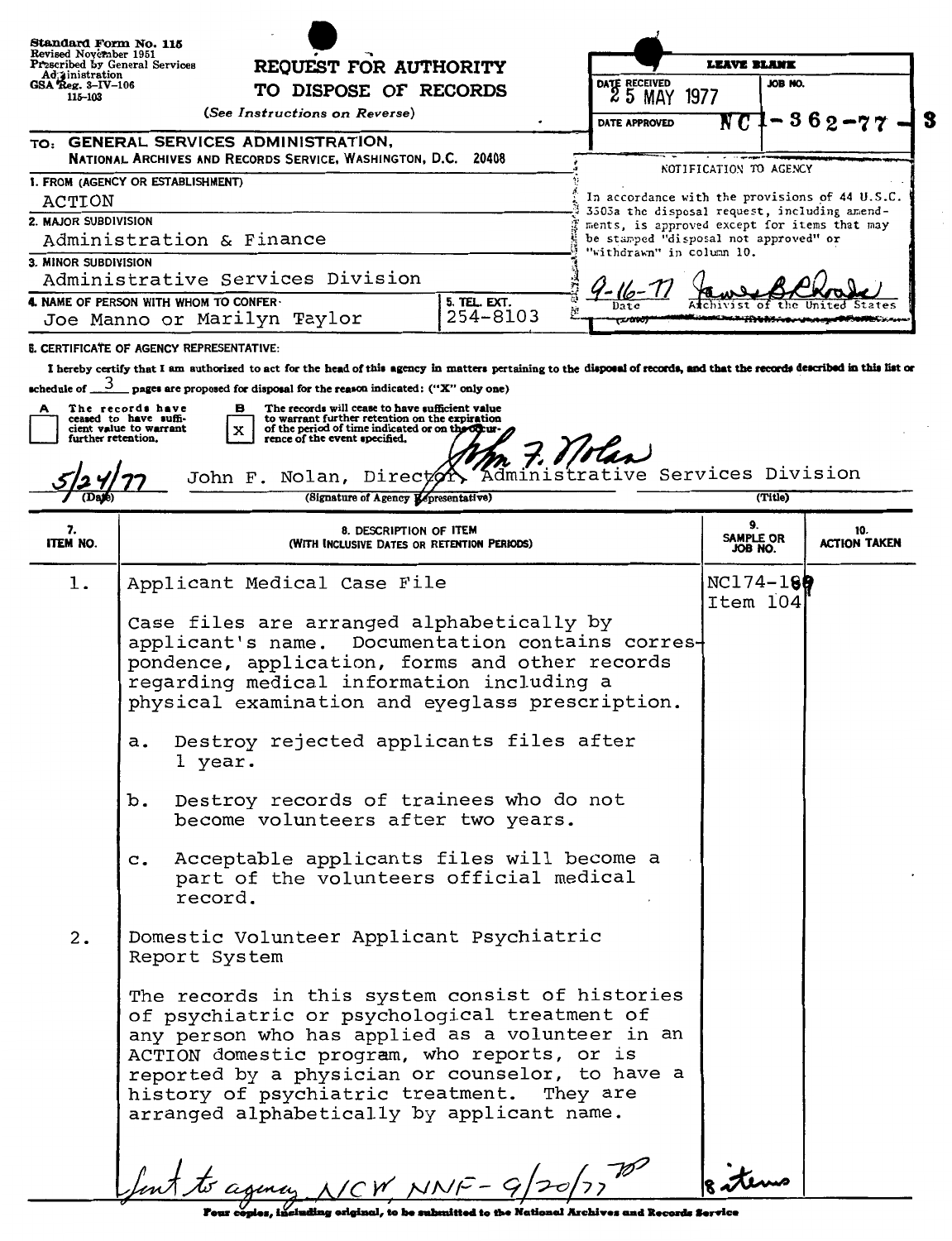...



#### **REQUEST FOR AUTHORITY TO DISPOSE OF RECORDS-Continuation Sheet**

| 7.<br>ITEM NO. | 8. DESCRIPTION OF ITEM<br>(WITH INCLUSIVE DATES OR RETENTION PERIODS)                                                                                                                                                                                                                                                                                                                                                                                       | 9.<br><b>SAMPLE OR</b><br>JOB NO. | 10.<br><b>ACTION TAKEN</b> |
|----------------|-------------------------------------------------------------------------------------------------------------------------------------------------------------------------------------------------------------------------------------------------------------------------------------------------------------------------------------------------------------------------------------------------------------------------------------------------------------|-----------------------------------|----------------------------|
|                | Destroy records of applicants who do not<br>$a_{\bullet}$<br>become volunteers at the end of one year<br>by shredding or burning.                                                                                                                                                                                                                                                                                                                           |                                   |                            |
|                | Records of applicants who do become<br>b.<br>volunteers will become a part of the<br>volunteer official medical record.                                                                                                                                                                                                                                                                                                                                     |                                   |                            |
| 3.             | Domestic Volunteer Medical File and Medical<br>Claims                                                                                                                                                                                                                                                                                                                                                                                                       |                                   |                            |
|                | These are medical case history files maintained<br>on any person applying as a volunteer in a<br>domestic ACTION program and subsequently accept-<br>ed as a volunteer.                                                                                                                                                                                                                                                                                     |                                   |                            |
|                | The records maintained may contain the following<br>information: 1) medical history, medical examina-<br>tion and medical release forms; 2) medical<br>claims submitted by volunteer for processing<br>and correspondence.                                                                                                                                                                                                                                  |                                   |                            |
|                | Files are maintained in the regional offices<br>during service. Semiannually the regional offices<br>will send the medical record of the volunteers<br>who terminated in the previous six months to<br>$AF/HS$ .                                                                                                                                                                                                                                            |                                   |                            |
|                | AF/HS will retain the records for one year and<br><b>REG</b> will hold 6 years& destroy.<br>retire to $\frac{1}{N}$ .                                                                                                                                                                                                                                                                                                                                       |                                   |                            |
| 4.             | ACTION Employees Occupational Injury and<br>Illness Reports                                                                                                                                                                                                                                                                                                                                                                                                 |                                   |                            |
|                | These files consist of reports of occupational<br>injuries and illnesses and medical reports<br>on ACTION staff employees who have had job-<br>related injuries or illness.<br>They are<br>arranged alphabetically by name.<br>The records<br>are maintained in order to provide data required<br>by the following agency: Occupational Safety<br>and Health Administration, Department of Labor.<br>in house<br>AF/HS will destroy reports, after 5 years. |                                   |                            |
|                |                                                                                                                                                                                                                                                                                                                                                                                                                                                             |                                   |                            |